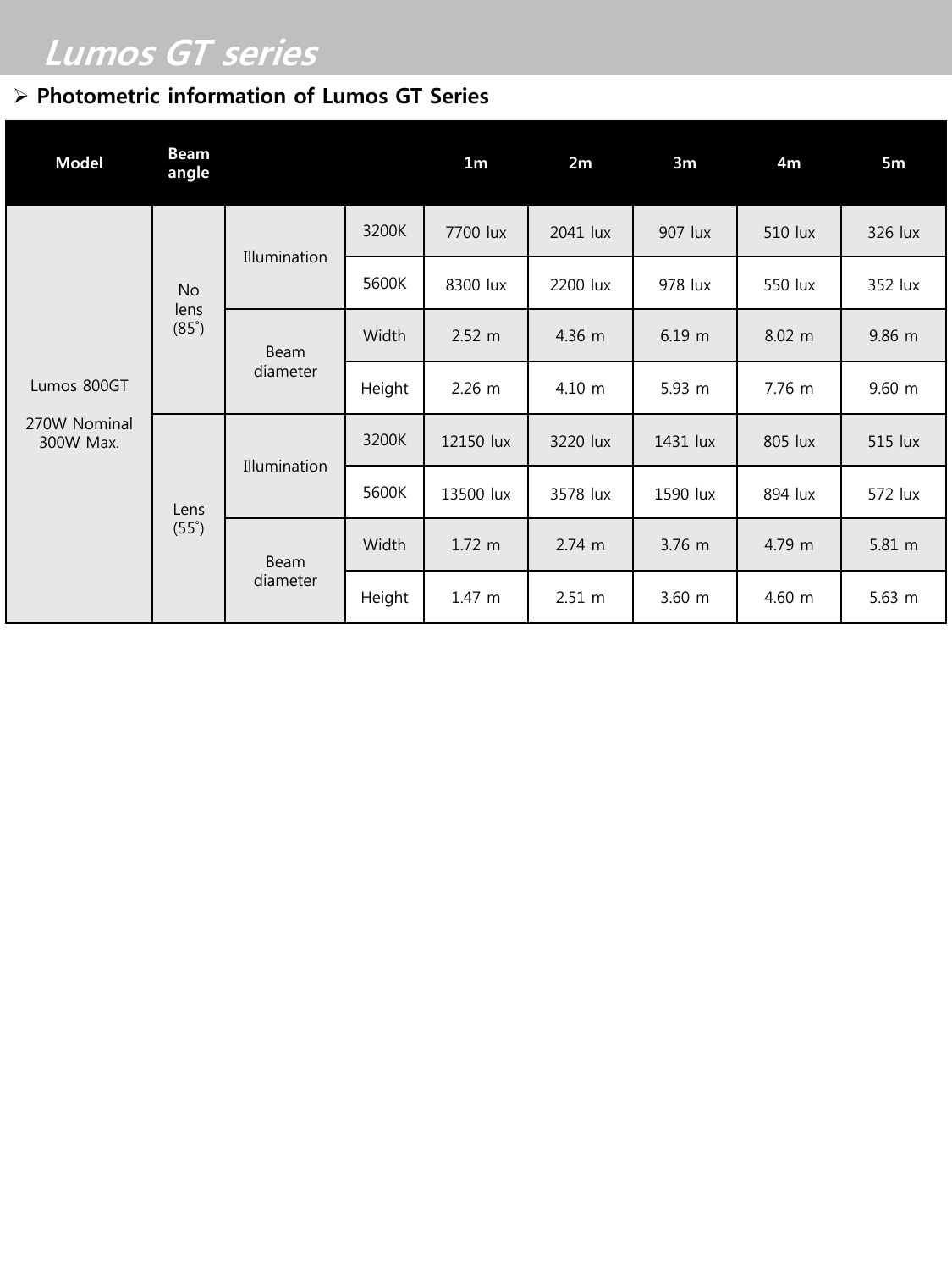# Lumos 800GT-MK

## $\triangleright$  LED light for the field & studio

- Flicker Free
- Stable dimming (0%~100%)
- Standard DMX 512
- Adjustable color Temperature (3200~5600K / 2800~6500K)
- LED lifetime : 50,000 hours



### $\triangleright$  Photometric information of Lumos 800GT-MK

| <b>CCT</b> | LED option         | 4 ft     | 8 <sub>ft</sub> | $12$ ft | 16 <sub>ft</sub>    | 20 ft               | 1 <sub>m</sub> | 2m       | 3m       | 4 <sub>m</sub> | 5 <sub>m</sub> |
|------------|--------------------|----------|-----------------|---------|---------------------|---------------------|----------------|----------|----------|----------------|----------------|
| 3200K      | Without lens (85°) | 481.2 fc | 127.5 fc        | 56.7 fc | 31.9 f <sub>c</sub> | 20.4 fc             | 7700 lux       | 2041 lux | 907 lux  | 510 lux        | 326 lux        |
|            | With lens (55°)    | 759.4 fc | 201.2 fc        | 89.4 fc | 50.3 $fc$           | $32.2$ fc           | 12150 lux      | 3220 lux | 1431 lux | 805 lux        | 515 lux        |
| 5600K      | Without lens (85°) | 518.7 fc | 137.5 fc        | 61.1 fc | 34.4 fc             | 22.0 f <sub>c</sub> | 8300 lux       | 2200 lux | 978 lux  | 550 lux        | 352 lux        |
|            | With lens (55°)    | 843.7 fc | 223.6 fc        | 99.4 fc | 55.9 fc             | 35.8 fc             | 13500 lux      | 3578 lux | 1590 lux | 894 lux        | 572 lux        |

### Lumos 800GT-MK Specifications

| Power Consumption    | 270W Nominal / 300W Maximum                                                 |                         |  |  |  |
|----------------------|-----------------------------------------------------------------------------|-------------------------|--|--|--|
| <b>Size</b>          | W701 * H441 * L108 (mm) / W27.6 * H17.3 * L4.2 (inch)                       |                         |  |  |  |
| Weight               | 12.7 kg / 28 lb                                                             |                         |  |  |  |
| Color Temperature    |                                                                             | 3200~5600K / 2800~6500K |  |  |  |
| E. Characteristics   | AC 100~240V / 50~60Hz                                                       |                         |  |  |  |
| Input Voltage        | 36V DC (SMPS)                                                               |                         |  |  |  |
| Dimming              | 0~100% Manual / DMX 512                                                     |                         |  |  |  |
| Color Control        | Manual / DMX512                                                             |                         |  |  |  |
| Flicker              | Flicker free                                                                |                         |  |  |  |
| Operating Temp.      | $0^{\circ}$ $\sim 45^{\circ}$ C                                             |                         |  |  |  |
| Accessory            | 4-leaf barndoor<br>Diffusing filter<br>Honeycomb Grid<br>Pole operated yoke |                         |  |  |  |
| Color temperature    | 3200K                                                                       | 5600K                   |  |  |  |
| <b>CCT Tolerance</b> | ±150K                                                                       | ±150K                   |  |  |  |
| CRI                  | 97 Ra                                                                       | 95 Ra                   |  |  |  |